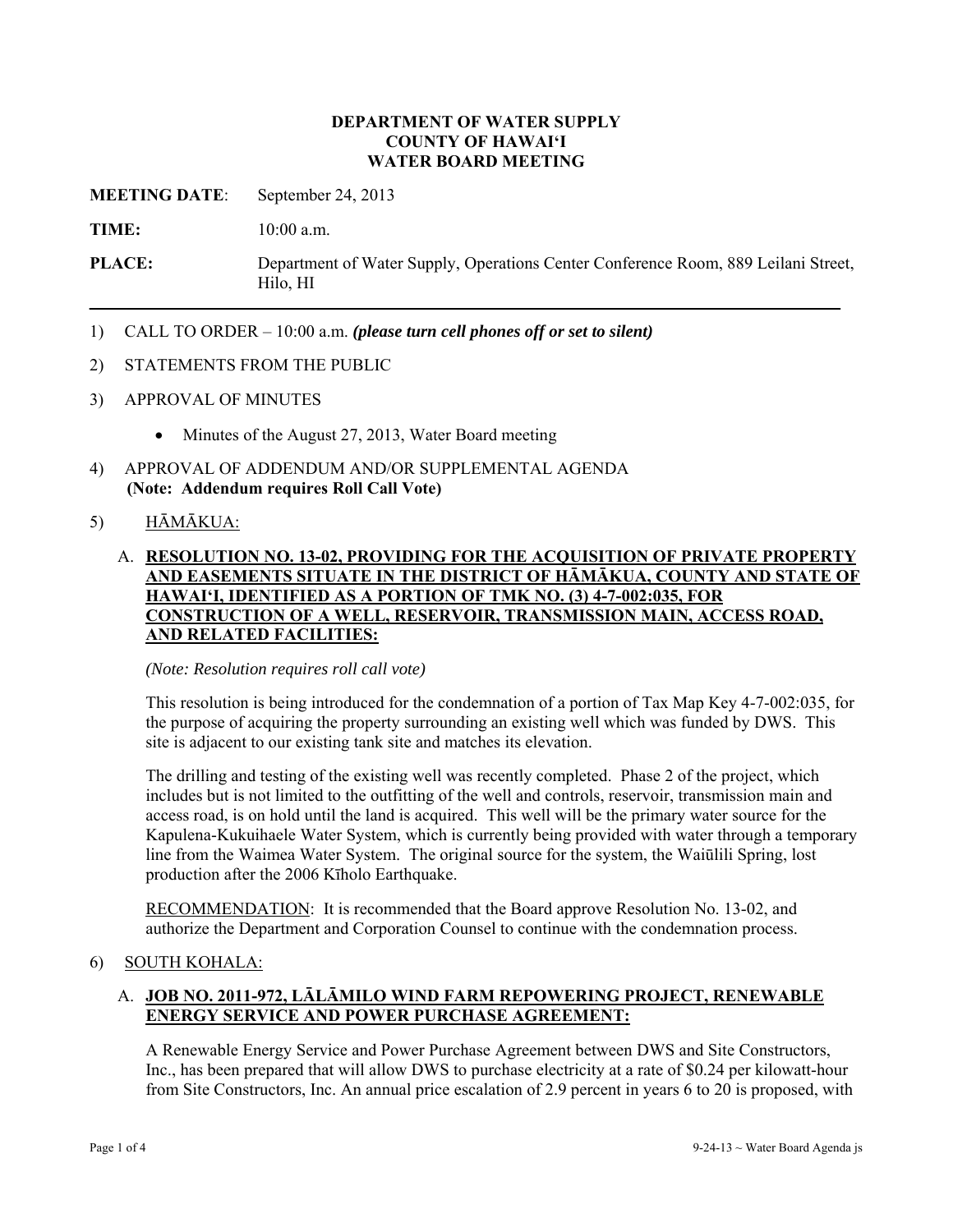an expected annual consumption of energy by the eight (8) Lālāmilo-Parker wells of 8,000 megawatthours, resulting in an annual savings to DWS of over \$1 million at today's electricity rate.

On April 26, 2013, Site Constructors, Inc. was awarded the winning proposal for the furnishing, delivery, installation, operation, and maintenance of a wind energy generation facility in the vicinity of eight (8) existing DWS wells within the Lālāmilo-Parker well system. The project encompasses:

- Constructing a new wind energy generation system to supply electricity to four (4) existing Lālāmilo wells A, B, C, and D that were previously connected to the Lālāmilo wind farm constructed in 1985;
- Installing power lines and connecting four  $(4)$  existing Parker wells 1, 2, 3, and 4 to the new wind farm equipment;
- Installing Supervisory Control and Data Acquisition equipment so that the pump motors can maximize the use of renewable energy generated electricity;
- Successfully negotiating a Standard Three Party Interconnection Agreement with Hawai'i Electric Light Company (HELCO); and
- Associated work such as grading, asphalt pavement of access road, security fence (if desired to keep livestock out), drainage, lighting, and landscaping.

Construction expenses will be funded by Site Constructors, Inc., at no cost to DWS. All permits and approvals are scheduled to be secured by September 15, 2014, and commercial operation of the wind farm is expected to occur within 18 months of the date that all permits and approvals are granted.

RECOMMENDATION: It is recommended that the Board approve JOB NO. 2011-972, LĀLĀMILO WIND FARM REPOWERING PROJECT, RENEWABLE ENERGY SERVICE AND POWER PURCHASE AGREEMENT, and authorize the Chairperson or Vice-Chairperson to execute the agreement, subject to review as to form and legality by Corporation Counsel.

### 7) NORTH KONA:

### A. **JOB NO. 2013-995, KAHALU'U D DEEPWELL REPAIR AND IMPROVEMENTS**:

This project generally consists of the replacement of the existing deepwell submersible motor, pump, power cable, column pipe and all appurtenant equipment, such as strapping, chlorination of the well and pumping assembly, and installation of a new step-up transformer, in accordance with the plans and specifications.

Bids for this project were opened on September 5, 2013, at 2:30 p.m., and the following are the bid results:

| <b>Bidder</b>                                  | <b>Bid Amount</b> |
|------------------------------------------------|-------------------|
| Alpha, Inc.                                    | \$345,384.75      |
| Beylik Drilling and Pump Service, Inc.         | \$158,500.00      |
| Derrick's Well Drilling and Pump Services, LLC | \$141,900.00      |

#### Project Costs:

| <b>Total Cost:</b>                                              | \$156,090.00 |
|-----------------------------------------------------------------|--------------|
| 2) Contingency $(10\%)$                                         | \$14,190.00  |
| 1) Low Bidder (Derrick's Well Drilling and Pump Services, LLC.) | \$141,900.00 |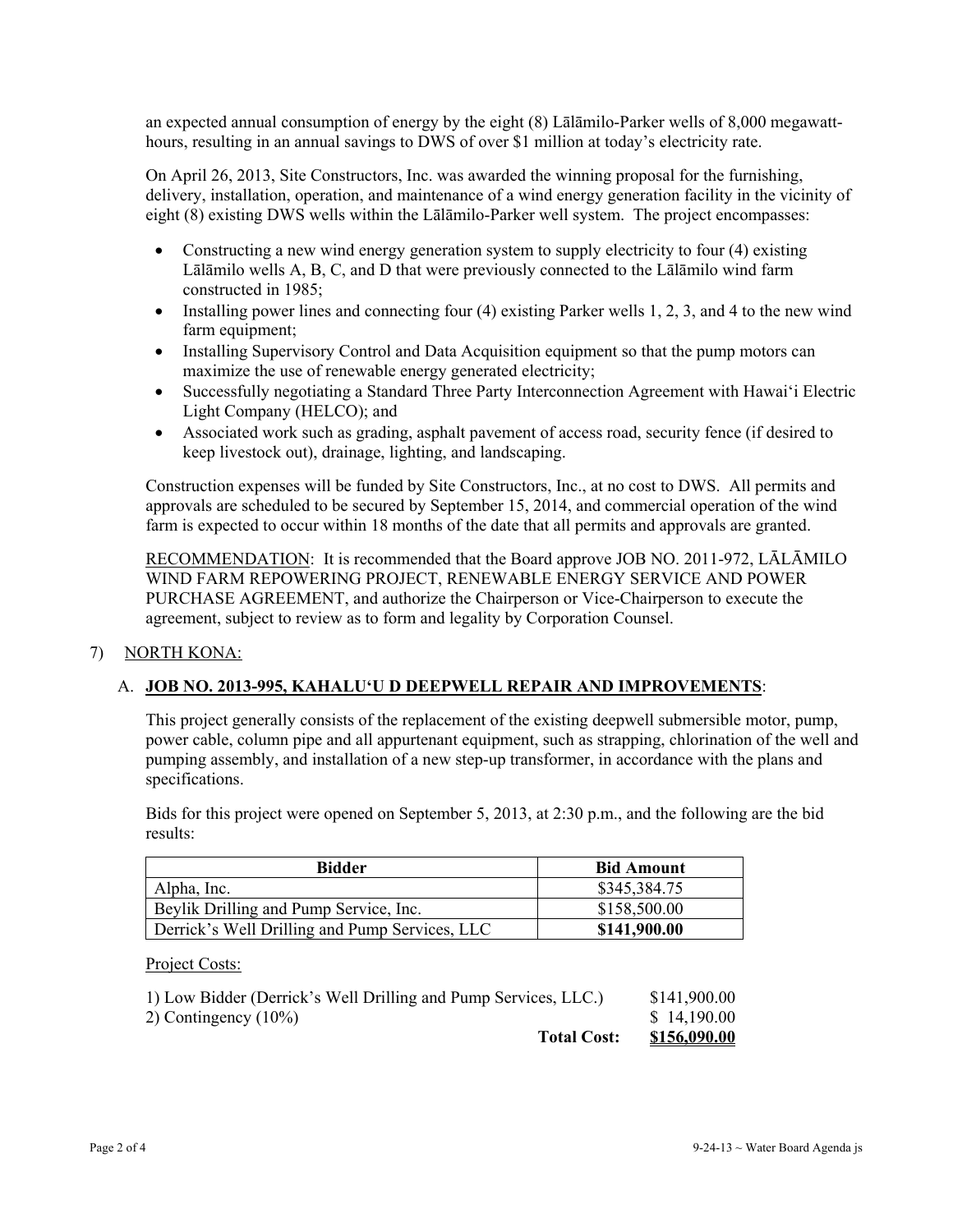Funding for this project will be from DWS's CIP Budget under Deepwell Pump Replacement. The contractor will have 180 calendar days to complete this project. The Engineering estimate for this project was \$200,000.00.

RECOMMENDATION: It is recommended that the Board award the contract for JOB NO. 2013-995, KAHALU'U D DEEPWELL REPAIR AND IMPROVEMENTS, to the lowest responsible bidder, Derrick's Well Drilling and Pump Services, LLC., for their bid amount of \$141,900.00 plus \$14,190.00 for contingencies, for a total contract amount of **\$156,090.00**. It is further recommended that either the Chairperson or the Vice-Chairperson be authorized to sign the contract, subject to review as to form and legality by Corporation Counsel.

### 8) MISCELLANEOUS:

# A. **DEPARTMENT OF WATER SUPPLY PROPOSED TABLE OF ORGANIZATION:**

The Department recognizes the need to revise its current table of organization to align with current and future needs as identified in the Strategic Plan. As such, the Department proposes the following:

REVISED POSITION ORGANIZATION CHART -- ADMINISTRATION DIVISION – PUBLIC RELATIONS BRANCH

The Department proposes to amend its Table of Organization, Position Organization Chart, Public Relations Branch by creating a Public Relations Section, a Strategic & Business Plan Section, and a Support Section. The proposed amended branch will allow the Department to better administer and execute public information, education, and strategic planning programs. The existing Public Information Education Specialist position is proposed to change to an Information and Education Manager (SR-26) that will supervise the proposed subordinate positions: Public Relations Technician I (SR-14), Public Relations Technician II (SR-16), Information and Education Specialist I (SR-18), Information and Education Specialist II (SR-20), Information and Education Specialist III (SR-22), and a Clerk III (SR-10).

The proposed changes will provide the Department the ability to meet its goals of improved efficiency, through the appropriate separation and distribution of workload. Please note that although numerous positions appear on the proposed organization chart, positions will only be filled as needed.

RECOMMENDATION: It is recommended that the Water Board approve the proposed revised Table of Organization.

# B. **AD HOC COMMITTEE PURSUANT TO HRS SECTION 92-2.5(B) TO PRESENT, DISCUSS AND/OR NEGOTIATE FOR LEGISLATION REGARDING THE PLACEMENT OF SUCH LIENS ON REAL PROPERTY FOR NON-PAYMENT OF WATER BILLS:**

The Ad Hoc Committee is exploring legislation pursuant to HRS Section 92-2.5(B) which would allow the placement of an automatic lien on property for non-payment of water bills. The Ad Hoc Committee will present, discuss, and/or negotiate for such legislation with any necessary person including, but not limited to, any water or wastewater department or division of any county, and/or with any legislators in the State of Hawai`i.

The Ad Hoc Committee is also exploring a revision of the Department of Water Supply Rules and Regulations to hold a property owner responsible for any water bill for water service to such property, whether or not the property owner resides on the property; and that no water service will be granted to such property until all such delinquencies are paid or other agreement is reached.